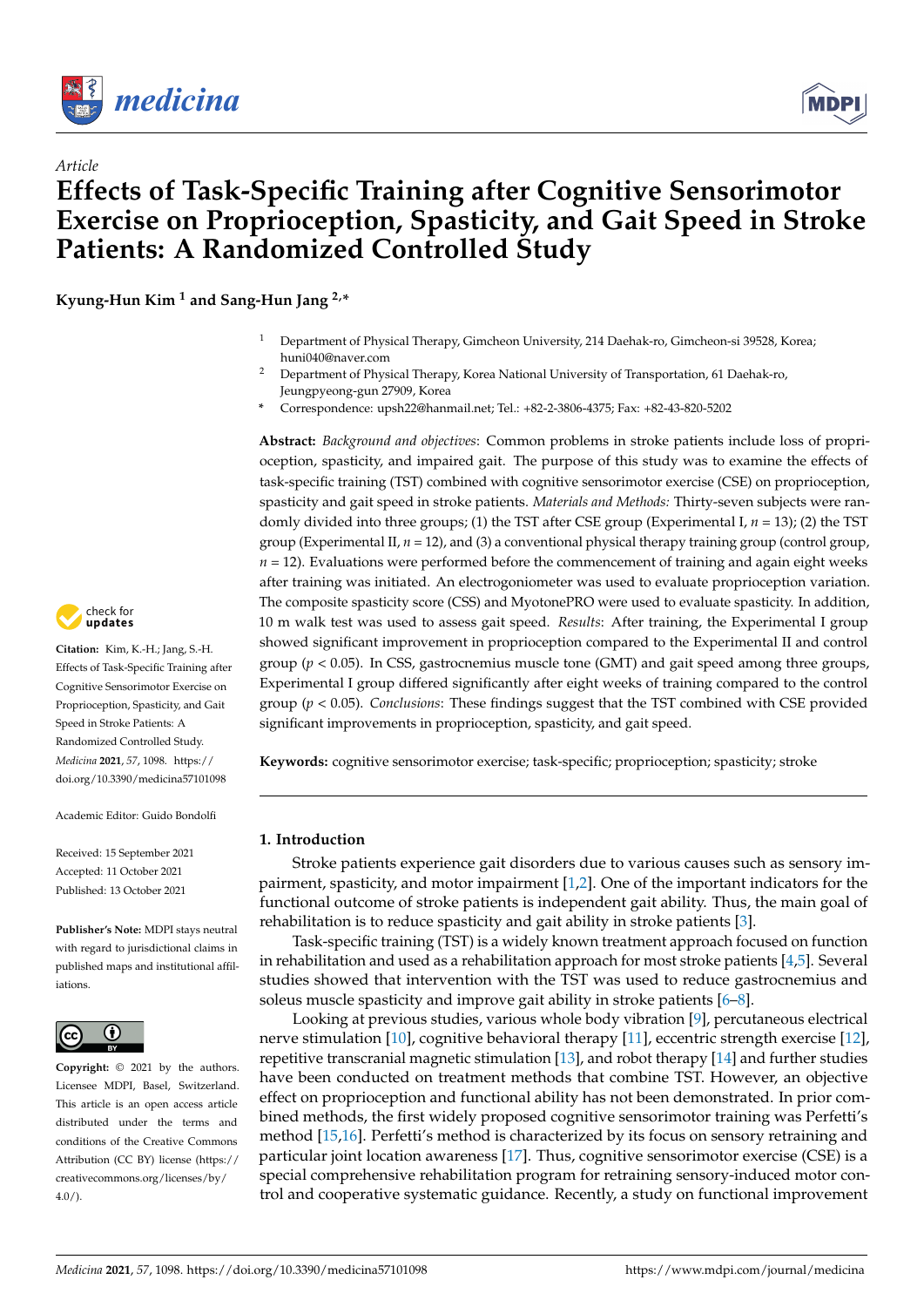reported that motor function was closely related to cognitive function [\[18\]](#page-9-16). CSE based on the learning theory is considered a method of learning from a pathological condition in motor function recovery that encourages patients to activate the cognitive process and causes a broad recovery from damage [\[15\]](#page-9-13).

Despite a few studies on the effectiveness of CSE combined with the TST, more verification is needed to improve patient's functional aspects [\[15](#page-9-13)[–19\]](#page-9-17). Additionally, two recent systematic reviews demonstrated that TST was superior to Bobath therapy in improving gait and lower limb function [\[20](#page-9-18)[,21\]](#page-9-19). To improve the proprioception, spasticity, and gait speed of stoke patients, the TST combined with CSE might be useful. Therefore, this study was conducted to determine the effect of the combined use of the TST after CSE on proprioception, spasticity, and gait speed in stroke patients. This study hypothesized TST combined with CSE (Experimental I group) would improve the proprioception, spasticity, and gait speed of stroke patients compared to Experimental II and control groups.

#### **2. Materials and Methods**

### *2.1. Participants*

This study was an assessor-blinded, randomized controlled clinical design. This study was designed for 45 stroke patients who were in Bundang Jesaeng hospital located in Gyeonggi-do. We explained the study requirements and purpose in detail and collected written informed consent after reminding the patients that they had the right to withdraw from the study at any time. The study adhered to the Helsinki Declaration principles and received approval from the Sahmyook University Institutional Review Board (2-1040781- AD-N-01-2016009HR, 26 APRIL 2016). The trial was registered under trial registration no. KCT0006579.

The inclusion criteria were as follows: (1) diagnosis of stroke of onset had passed 6 months of more months; (2) ability to walk at least 10 m; (3) mini-mental state examination-Korean (MMSE-K) scores of 24 or higher; (4) ability to communicate and follow the instructions; (5) Brunnstrom exercise recovery stages of 3–4 or higher; (6) no problem walking due to ankle joint contractures; (7) no sensory deficiencies of the lower extremities; (8) and voluntarily provided informed consent prior to participating were included in this study.

The exclusion criteria were as follows: (1) vestibular problems; (2) cerebellar-related diseases; (3) visual or hearing impairments; (4) could not readily participate due to severe cognitive decline or aphasia, and (5) unilateral neglect.

#### *2.2. Sample Size Calculation*

The sample size estimation was based on data collected from a pilot study (10 stroke patients). We used G\*power 3.1.9.4 software (Heinrich-Heine-University Düsseldorf, version 3.1.9.4, Düsseldorf, Germany) to calculate the sample size [\[22\]](#page-10-0). The effect size variable was the proprioception error. The input parameters were the number of groups (3), SD (0.98), group 1 (mean: 3.21, size: 4), group 2 (mean: 1.72, size: 3), group 3 (mean: 0.58, size: 3). Thus, a total of 36 study subjects were calculated, 12 in each group, where the alpha error was 0.05, power was 0.80, and effect size (f) was 1.1240267. Thus, 55 participants were recruited in consideration of drop-out.

#### *2.3. Test Design*

The participants were randomly divided into three groups: (1) the TST combined with CSE group (Experimental I group); (2) TST group (Experimental II group), and (3) conventional physical therapy group (Control group). Block randomization was determined using a randomization procedure in which each participant drew a ball from a box containing three balls with markings 1 (experimental I group), 2 (experimental II group), or 3 (control group). The interventions were conducted over eight weeks and evaluations were performed one week before and after training, before the experiment, and at the eight weeks. The evaluation examined proprioception error, the composite spasticity score, gastrocnemius muscle tone, and the 10 m walk test. Depending upon the subject's exercise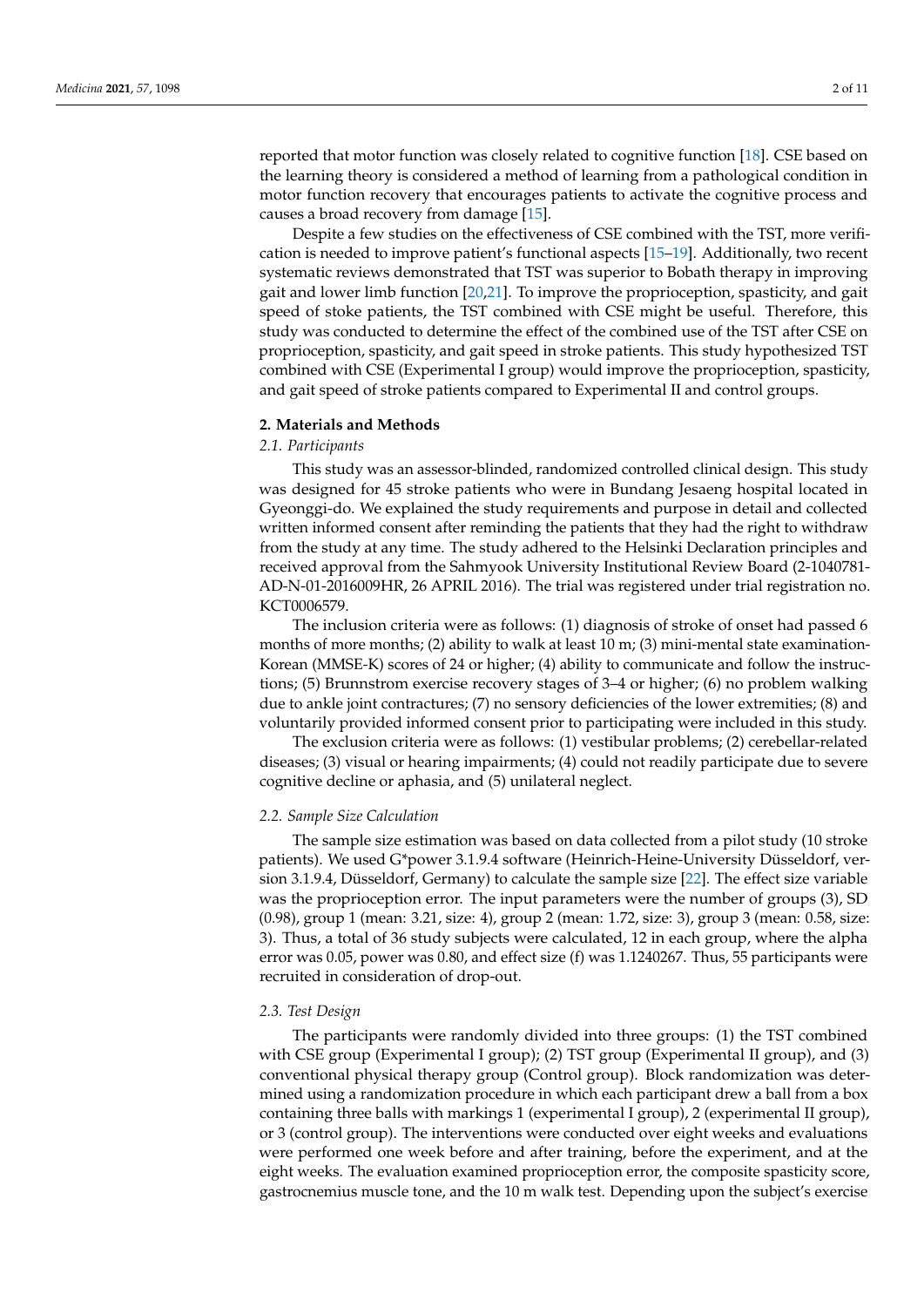capacity, the training was stopped if they could not maintain training for 30 min, while a 5 min rest period was allowed if they showed fatigue, reported pain, demonstrated a 5 min rest period was allowed if they showed fatigue, reported pain, demonstrated abnormal breathing, or appeared flushed [\[23\]](#page-10-1). With the exception of this training, routine therapy was allowed in the three groups. routine therapy was allowed in the three groups.

eight weeks. The evaluation examined proprioception error, the composite spasticity

# *2.4. Intervention 2.4. Intervention*

# 2.4.1. Experimental I Group 2.4.1. Experimental I Group

The Experimental I group performed sense, trunk stability, lower-extremity move-The Experimental I group performed sense, trunk stability, lower‐extremity move‐ ments, and gait training in a sitting or standing position by applying CSE and the TST. ments, and gait training in a sitting or standing position by applying CSE and the TST. In In this study, 30 min of CSE and 30 min of the TST were performed five times per week for eight weeks. Two physical therapists performed treatment to reduce treatment bias. One physical therapist with more than five years of clinical experience performed the CSE exercises. The TST training was conducted by the researcher who has more than 5 years of ercises. The TST training was conducted by the researcher who has more than 5 years of clinical experience. clinical experience.

The participants were trained to recognize their bodies using visual and somatosensory techniques. The CSE consisted of proprioceptive training, tactile training, heel pressure, and space tasks. For CSE using a spatial task, exercise programs were given to distinguish distance and direction. The CSE was applied for a total of  $30$  min for  $5$  min each with the subjects seated. After modifying and complementing the program using suggestions based on the studies of Chanubol et al. (2012) and Cappellino et al. (2012), we performed the experiment with advice from senior physical therapists and rehabilitation doctors  $[17,24]$  $[17,24]$ (Figure [1\)](#page-3-1) (Table 1).



Proprioception training (5 min) Spatial task (5 min)



Tactile stimulation training (5 min) Spatial task (5 min)

**Figure 1.** *Cont*.



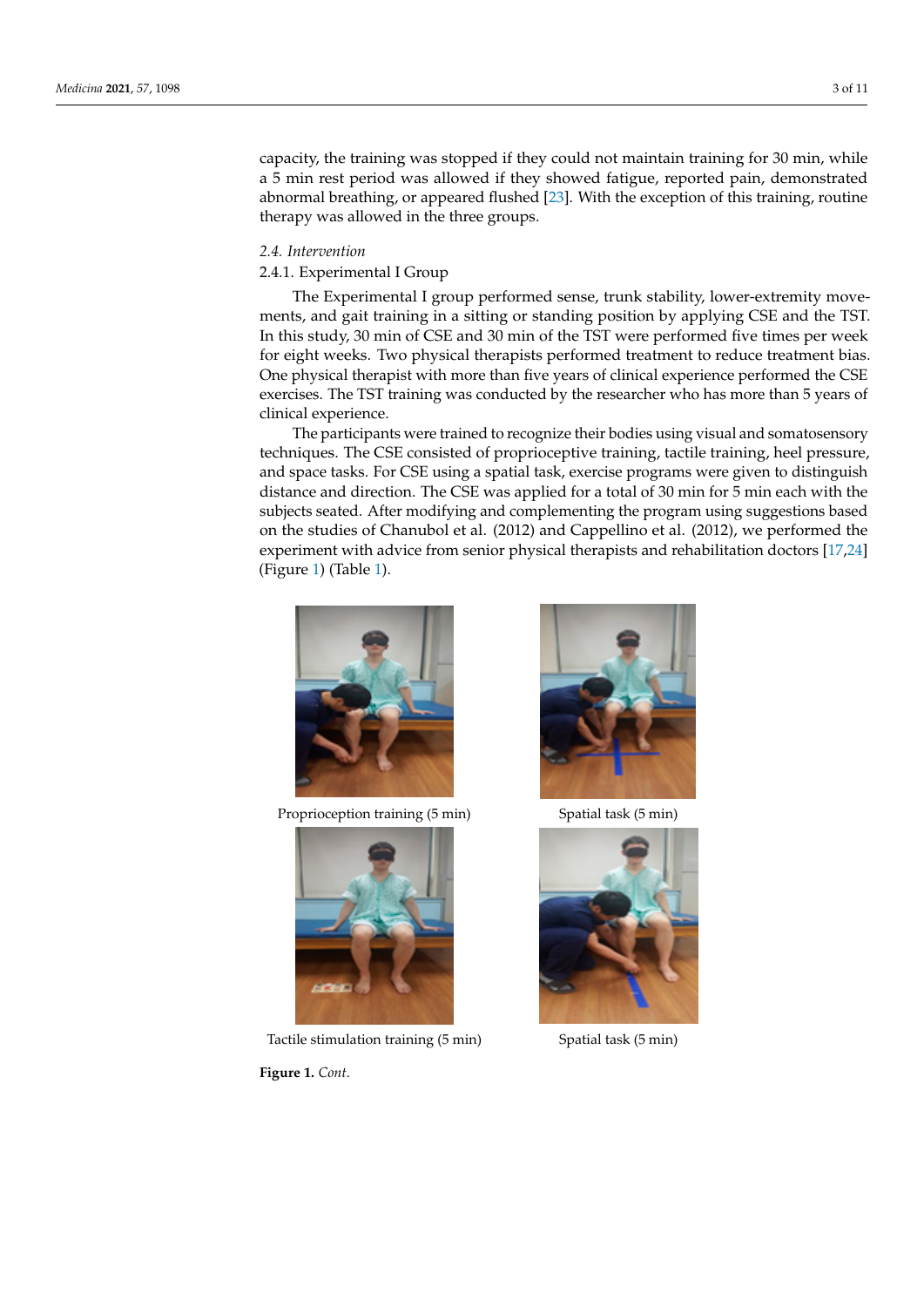<span id="page-3-0"></span>

Pressure stimulation training (5 min) Spatial task (5 min)

**Figure 1.** Cognitive sensory exercise. **Figure 1.** Cognitive sensory exercise.

<span id="page-3-1"></span>Table 1. Cognitive sensorimotor exercise program.

| <b>Cognitive Sensorimotor Exercise Program</b>                                                                                                                                                                                                                    |  |  |  |  |  |
|-------------------------------------------------------------------------------------------------------------------------------------------------------------------------------------------------------------------------------------------------------------------|--|--|--|--|--|
| The training was performed in the initial position and in the final<br>position for proprioception after putting pressure on the ankle joint.<br>The training was performed in the initial position and in the final<br>position for position sense.              |  |  |  |  |  |
| CSE training using a tactile task was given to distinguish surface<br>materials and friction sense. Subjects used visual and somatosensory<br>techniques to differentiate each sense.                                                                             |  |  |  |  |  |
| Subjects presented a cognitive problem to distinguish the difference<br>in the degree of the sponge pressure on the trunk in the sitting<br>posture and asked the subjects to distinguish between the vision and<br>somatosensory senses while conducting a task. |  |  |  |  |  |
| A spatial task was given to distinguish where the patient's foot was<br>positioned in four areas. A line was drawn vertically on the floor<br>straight from the patient's affected knee and this line was<br>horizontally divided in half.                        |  |  |  |  |  |
| The patient's heels were put together, and three lines were made<br>depending on the knee angle. Training was performed to see if there<br>were any changes in distance. If the patient was able to complete this<br>task, a line was added.                      |  |  |  |  |  |
| For the spatial cognition training, patients were instructed to trace an<br>oval shape in front of them, and the position on the floor was<br>expanded from a small one to bigger ones.                                                                           |  |  |  |  |  |
|                                                                                                                                                                                                                                                                   |  |  |  |  |  |

training while controlling the movement trunk and lower extremities [\[25\]](#page-10-3), 10 min of The patient's heels were put together, and three lines were made de‐ The 30 min TST consisted of the following: 10 min of trunk stability and sit to stand lower extremity movements and gait training while controlling scapular movement [\[26](#page-10-4)[,27\]](#page-10-5),  $\,$ ment of the lower extremities  $[28]$ . 10 min of progressive body weight support treadmill training while controlling the move-

# 2.4.2. Experimental II Group

The Experimental II group performed trunk stability and sit-to-stand training while controlling the movement of the trunk and lower extremities, lower extremity movements<br>extremity movements and gait training while controlling scapular movement, and progressive body weight support treadmill training while controlling the movement of the lower extremities. Experimental II group received 30 min of the TST and 30 min of conventional physical therapy five times per week for eight weeks.

# 2.4.3. Control Group

The conservative physical therapy program consisted of ROM exercises, stretching exercises, upper- and lower-extremity muscle strengthening exercise, ground gait training,



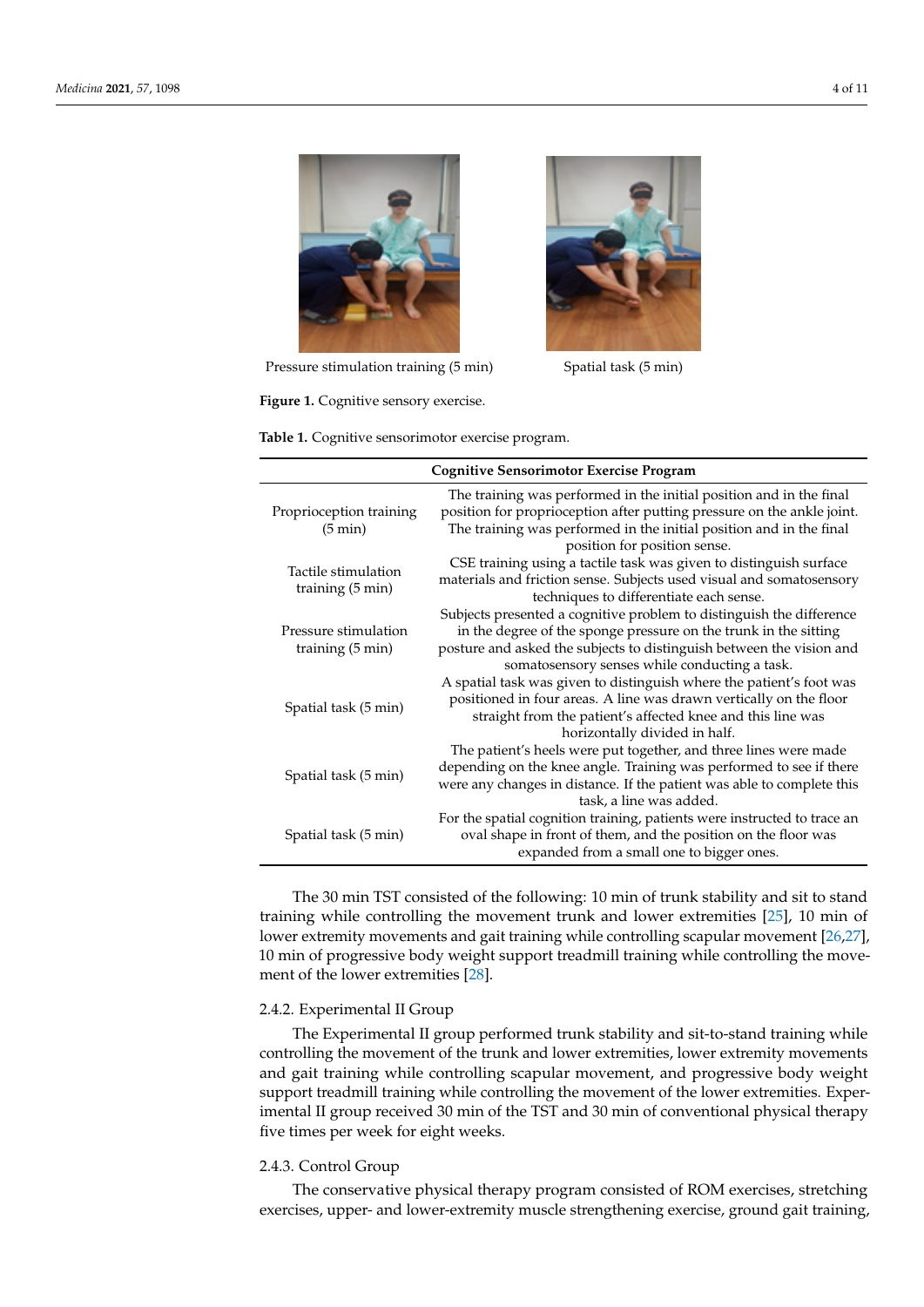bike exercises, balance training, and superdynamics exercises. The control group received conservative physical 30 min twice daily, five times per week for 8 weeks.

### *2.5. Evaluation*

Three evaluators were assigned to conduct the evaluation. Three physical therapists with a master's degree and more than five years of clinical experience performed the measurements. Evaluators blinded to group allocation performed the evaluations.

#### 2.5.1. Proprioception

The proprioception test for the present study was conducted using an electrogoniometer. Proprioception involved specified angles (30°, 60°, 90°, 120°, 150°) and a 60 cm  $\times$  60 cm  $\times$  1 acrylic assessment board [\[29,](#page-10-7)[30\]](#page-10-8). The subjects wore an eye patch to block visual information while sitting on a chair. A target angle is randomly selected from among the five given angles. The subject was asked to flexion the knee to the target angle and then return to the initial position. Again, the patient themselves was instructed to flexion the knee to the target angle. Finally, the difference in degree was measured using an electrogoniometer. The intra-rater reliability was high at  $r = 0.86 \sim 0.87$  for the sitting straight position [\[31\]](#page-10-9).

#### 2.5.2. Spasticity

Composite spasticity score (CSS) was used to assess the stiffness of the planter flexor [\[32\]](#page-10-10). CSS comprises 3 measure: (1) a 5-point scale to Achilles tendon jerk; (2) an 8-point to resistance to passive stretch of ankle dorsiflexion; (3) a 4-point to from ankle clonus. A score of 0–9 means mild spasticity; a core of 10–12 means moderate spasticity; a score 13–16 means severe spasticity [\[33,](#page-10-11)[34\]](#page-10-12).

#### 2.5.3. MyotonPRO

To evaluate gastrocnemius muscle tone, a MyotonPRO (Myoton AS, Talinn, Estonia) was used. For the measurement method, if a force of 0.18 N (pre-load force) is applied to the skin, the equipment applies an impulse of 0.58 N to the skin, the color changes from red to yellow-green, and an impulse maintained for approximately 5 s is recorded as usable data. Frequency indicated the muscle ability to resist external force of passive stretching. The higher the value the greater the muscle tone [\[35,](#page-10-13)[36\]](#page-10-14).

#### 2.5.4. 10 m Walk Test

The 10 m walk test was a simple method of predicting the gait speed of stroke patients. In this method, patients were asked to stand behind the start line and to walk, using a walking aid if necessary, and at their referred speed, until they crossed the 5 meter line, turned and walked back until they crossed the start line again. A 10 m walk was measured using a stopwatch, omitting the time taken to turn. This 10 m walk test and inter-rater reliability was high ( $r = 0.87$ ) [\[37\]](#page-10-15).

# *2.6. Data Analysis*

PASW 20.0 for Windows was used for the data analyses. The variables of gender, diagnosis, affected side, and Brunnstrom recovery stage were assessed with the Chi-squared test, while height, weight, age, MMSE-K, K-NIHSS, onset year, and homogeneity of the dependent variables before training of the three groups were assessed using one-way analysis of variance (ANOVA). A normality test was performed using the Shapiro–Wilk test. For the difference variable among the three groups before and after the training, 2-way ANOVA was used: the group-by-time (between-factors) was used for changes during each time period according to the experimental conditions. If there was significant group-bytime, post hoc analysis Bonferroni test was used. The statistical significance of the data was accepted at values of  $\alpha$  = 0.05.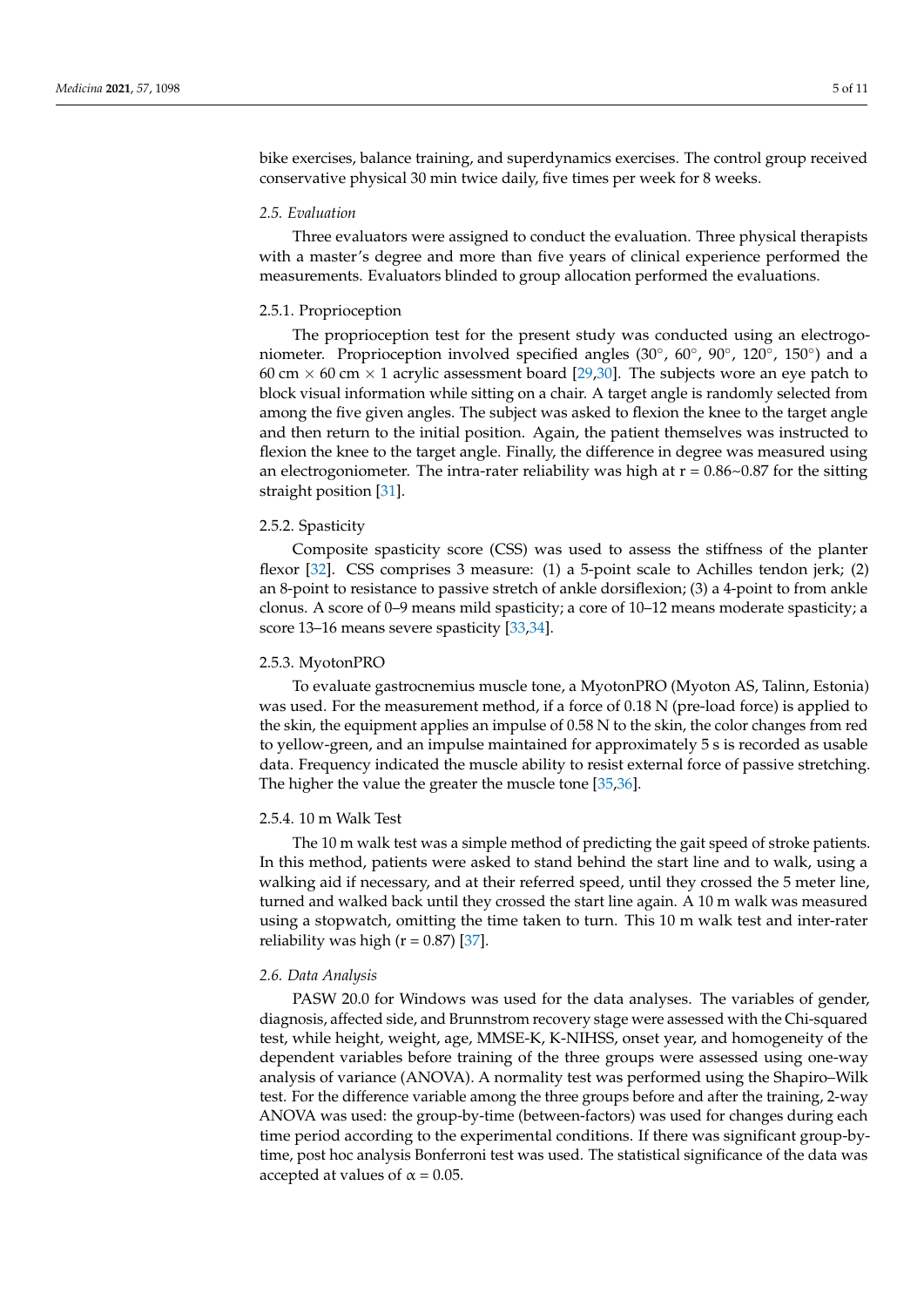# **3. Results**

# *3.1. General Characteristics of Participants*

Table [2](#page-5-0) indicated the general characteristics of participants. Fifty-five research subjects were selected for the study, but 10 did not meet inclusion criteria. During the 8-week experimental period, two, three, and three participants dropped out from Experimental I  $(n = 13)$ , Experimental II ( $n = 12$ ), and the control group ( $n = 12$ ), respectively, for a final total of 37 study participants (Figure [2\)](#page-6-0).

**Table 2.** General characteristics of participants.

<span id="page-5-0"></span>

| <b>Experimental I</b><br>$(n = 13)$ | <b>Experimental II</b><br>$(n = 12)$ | Control Group<br>$(n = 12)$ | v                    |
|-------------------------------------|--------------------------------------|-----------------------------|----------------------|
| $165.55 + 7.51$                     | $164.93 + 7.00$                      | $168.04 \pm 4.70$           | $0.474$ <sup>a</sup> |
| $61.48 \pm 9.17$                    | $65.83 \pm 9.83$                     | $64.35 \pm 9.55$            | $0.512$ <sup>a</sup> |
| $50.23 \pm 14.89$                   | $52.75 \pm 17.00$                    | $55.08 \pm 10.55$           | $0.704$ <sup>a</sup> |
| $27.77 \pm 1.64$                    | $27.17 \pm 1.53$                     | $27.50 \pm 1.09$            | 0.586 <sup>a</sup>   |
| $9.61 \pm 2.33$                     | $9.58 \pm 2.43$                      | $9.75 \pm 2.73$             | $0.455$ <sup>a</sup> |
| $12.07 \pm 3.57$                    | $13.17 \pm 3.90$                     | $11.83 \pm 3.71$            | $0.649$ <sup>a</sup> |
| 7/6                                 | 7/5                                  | 8/4                         | 0.805 <sup>b</sup>   |
| 6/7                                 | 6/6                                  | 8/4                         | 0.556 <sup>b</sup>   |
| 6/7                                 | 6/6                                  | 7/5                         | 0.826 <sup>b</sup>   |
| 8/5                                 | 8/4                                  | 6/6                         | 0.695 <sup>b</sup>   |
|                                     |                                      |                             |                      |

<sup>a</sup> one-way ANOVA, <sup>b</sup> Chi-square test, MMSE-K, mini-mental state examination-Korea version, K-NIHSS, is the Korean national institute of health stroke scale.

# *3.2. Comparison of Proprioception Error between the Three Groups*

There was a significant difference in the proprioception error after eight weeks of training among the three groups. In particular, post-hoc testing revealed that the changes in the proprioception error variable Experimental I group (mean change  $-3.10 \pm 1.30$ ) were significantly decreased from those in Experimental II (mean change  $-1.74 \pm 1.06$ ) and Control group (mean change −0.58 ± 0.35) (*p* < 0.05). Additionally, Experimental II showed a significant decrease compared to the control group (Table [3\)](#page-5-1).

<span id="page-5-1"></span>

|          | Experimental I<br>$(n = 13, A)$ | Experimental II<br>$(n = 12, B)$ | <b>Control Group</b><br>$(n = 12, C)$ | df | ES     | F(p)           | Post-Hoc  |
|----------|---------------------------------|----------------------------------|---------------------------------------|----|--------|----------------|-----------|
|          | Proprioception Error (Degree)   |                                  |                                       |    |        |                |           |
| Pretest  | $11.48 + 1.58$                  | $11.84 + 1.53$                   | $11.57 + 1.57$                        | 2  | 0.0980 | 0.177(0.839)   |           |
| Posttest | $8.38 + 1.33$                   | $10.10 + 1.38$                   | $10.99 + 1.46$                        | 2  | 0.7870 |                |           |
| change   | $-3.10 + 1.30$                  | $-1.74 \pm 1.06$                 | $-0.58 + 0.35$                        | 2  | 1.1525 | 20.054 (0.000) | A > B > C |
| t(p)     | 8.606 (0.000)                   | 5.717 (0.000)                    | 5.619(0.000)                          |    |        |                |           |

**Table 3.** Comparison of proprioception error among the three groups.

df: degree of freedom, ES: effect sizes f.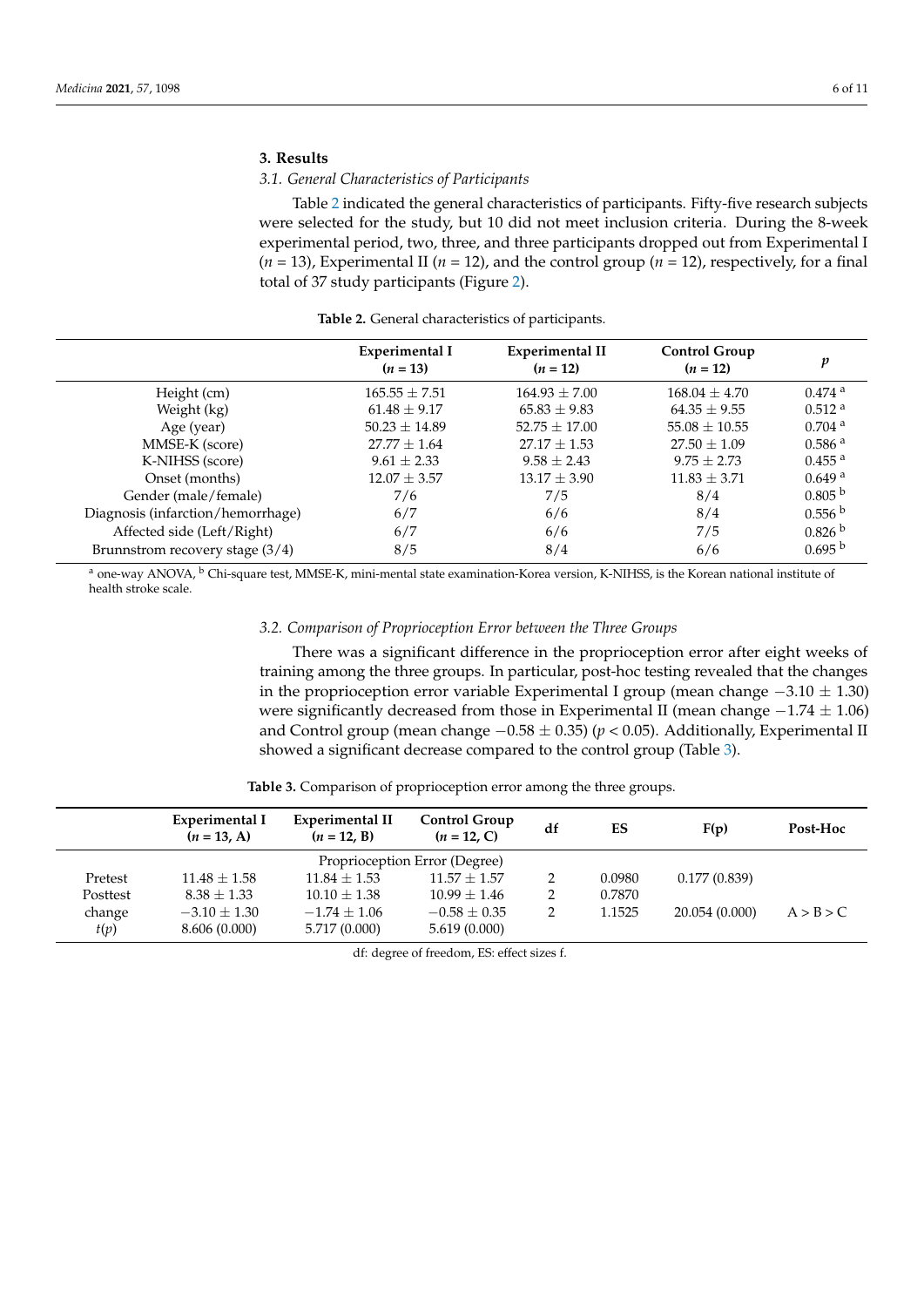<span id="page-6-0"></span>

**Figure 2.** Flow diagram of the study. **Figure 2.** Flow diagram of the study.

# *3.2. Comparison of Proprioception Error between the Three Groups 3.3. Comparison of CSS and GMT among the Three Groups*

There was a significant difference in the essential gastrochemias mascle tone (CMT) revealed that the changes in the CSS and GMT variables in Experimental I (mean change  $-1.54 \pm 0.78$ ,  $-0.77 \pm 0.41$ , respectively) and Experimental II (mean change  $-1.00 \pm 0.74$ , −0.73 ± 0.38, respectively) groups were significantly decreased from those of the Control  $t_{\text{F}}$  (mean change  $-0.75 \pm 0.45$ )  $-0.28 \pm 0.13$  reconstructly) (*p* < 0.05). (Table 4) group (mean change  $-0.25 \pm 0.45$ ,  $-0.28 \pm 0.13$ , respectively) (*p* < 0.05) (Table [4\)](#page-7-0). There was a significant difference in the CSS and gastrocnemius muscle tone (GMT)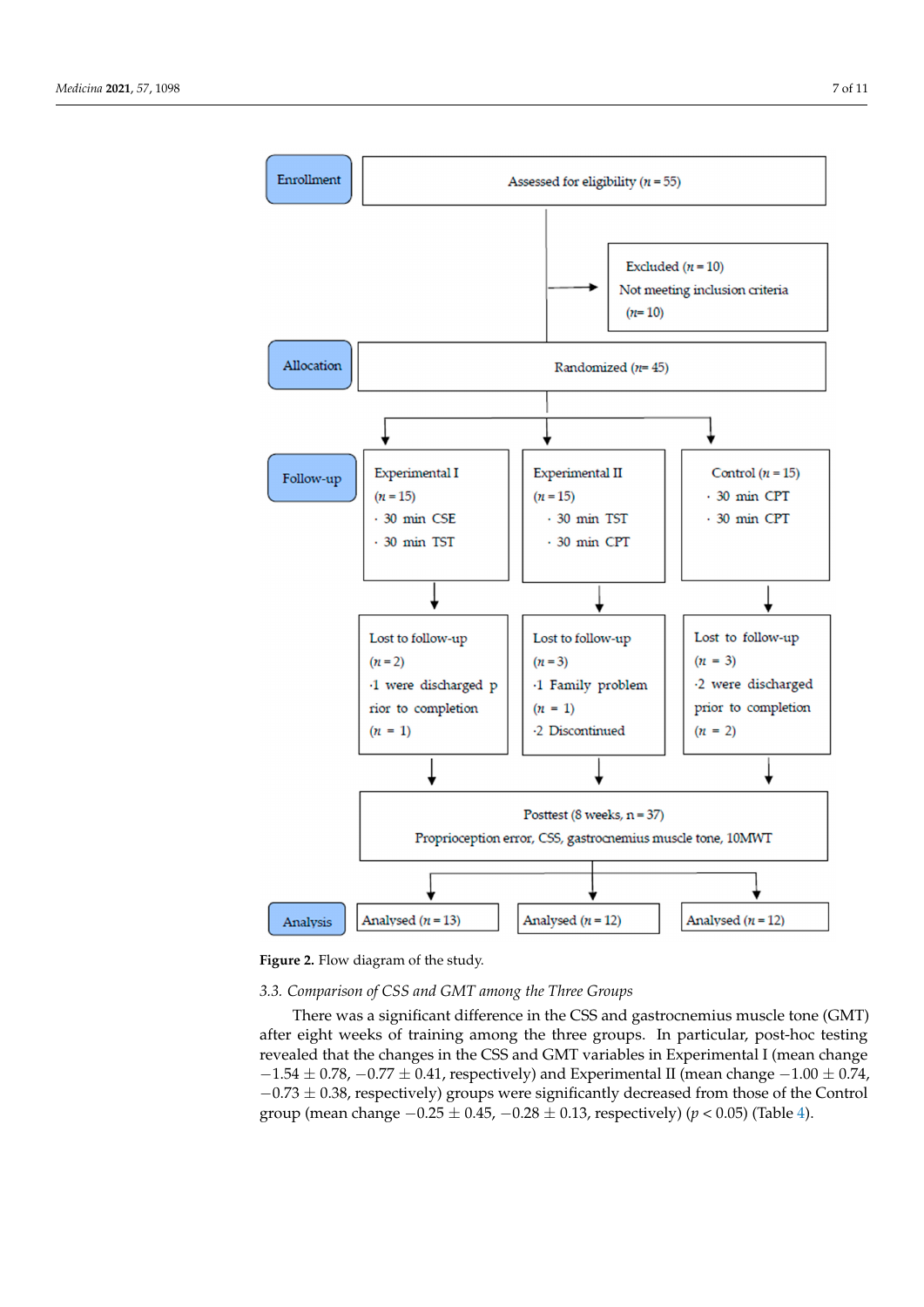<span id="page-7-0"></span>

|                                    | Experimental I<br>$(n = 13, A)$ | <b>Experimental II</b><br>$(n = 12, B)$ | <b>Control Group</b><br>$(n = 12, C)$ | df | ES     | F(p)           | Post-Hoc |  |  |
|------------------------------------|---------------------------------|-----------------------------------------|---------------------------------------|----|--------|----------------|----------|--|--|
| Composite Spasticity Score (Score) |                                 |                                         |                                       |    |        |                |          |  |  |
| Pretest                            | $11.23 + 0.83$                  | $11.25 + 0.87$                          | $11.17 \pm 0.83$                      | 2  | 0.0400 | 0.032(0.968)   |          |  |  |
| Posttest                           | $9.69 \pm 1.03$                 | $10.25 \pm 0.75$                        | $10.92 + 0.79$                        | 2  | 0.5876 |                |          |  |  |
| change                             | $-1.54 \pm 0.78$                | $-1.00 + 0.74$                          | $-0.25 + 0.45$                        | 2  | 0.8046 | 11.433 (0.000) | A, B > C |  |  |
| t(p)                               | 7.146 (0.000)                   | 4.690(0.001)                            | 1.915(0.082)                          |    |        |                |          |  |  |
|                                    | Gastrocnemius Muscle Tone (Hz)  |                                         |                                       |    |        |                |          |  |  |
| Pretest                            | $15.88 + 1.96$                  | $15.18 \pm 1.75$                        | $14.69 + 1.50$                        | 2  | 0.2830 | 1.450(0.249)   |          |  |  |
| Posttest                           | $15.10 \pm 2.10$                | $14.44 + 1.74$                          | $14.42 + 1.54$                        | 2  | 0.1787 |                |          |  |  |
| change                             | $-0.77 \pm 0.41$                | $-0.73 \pm 0.38$                        | $-0.28 + 0.13$                        | 2  | 0.7129 | 8.397 (0.001)  | A, B > C |  |  |
| t(p)                               | 6.774(0.000)                    | 6.720(0.000)                            | 7.545(0.000)                          |    |        |                |          |  |  |

**Table 4.** Comparison of CSS and GMT among the three groups.

df: degree of freedom, ES: effect sizes f.

## *3.4. Comparison of 10MWT among the Three Groups*

There was a significant difference in the 10MWT after eight weeks of training in among the three groups. In particular, post-hoc testing revealed that the changes in the 10MWT variables in Experimental I (mean change  $0.31 \pm 0.08$ ) and Experimental II group (mean change  $0.25 \pm 0.09$ ) were significantly increased from those of the Control group (mean change  $0.10 \pm 0.06$ ) ( $p < 0.05$ ) (Table [5\)](#page-7-1).

**Table 5.** Comparison of 10MWT among the three groups.

<span id="page-7-1"></span>

|          | Experimental I<br>$(n = 13, A)$ | <b>Experimental II</b><br>$(n = 12, B)$ | Control Group<br>$(n = 12, C)$ | df | ES     | F(p)           | Post-Hoc |  |
|----------|---------------------------------|-----------------------------------------|--------------------------------|----|--------|----------------|----------|--|
|          | 10 m Walk Test $(m/s)$          |                                         |                                |    |        |                |          |  |
| Pretest  | $0.72 + 0.22$                   | $0.72 + 0.22$                           | $0.71 + 0.21$                  | 2  | 0.0213 | 0.007(0.993)   |          |  |
| Posttest | $1.03 + 0.23$                   | $0.97 + 0.25$                           | $0.82 + 0.26$                  | 2  | 0.3533 |                |          |  |
| change   | $0.31 \pm 0.08$                 | $0.25 + 0.09$                           | $0.10 \pm 0.06$                | 2  | 1.1041 | 22.194 (0.000) | A, B > C |  |
| t(p)     | 13.647 (0.000)                  | 9.537(0.000)                            | 5.778 (0.000)                  |    |        |                |          |  |

df: degree of freedom, ES: effect sizes f.

# **4. Discussion**

This study was conducted to evaluate the effect of the TST after CSE on proprioception, spasticity, and gait speed in stroke patients. The TST and CSE were conducted for eight weeks and proprioception variation, spasticity, and gait speed of the stroke patients were analyzed. The main findings of this study are as follows: (1) Experimental I group showed greater significant improvement in proprioception than two groups; (2) Experimental I and Experimental II and groups showed greater significant improvement in CSS and gait speed than the control group.

The TST and CSE focused on the ICF activity level. Therefore, given that the treatment provided here was a combination of the two approaches, the ICF theory is significant since it uses both body function, and structural and activity levels.

The proprioception error of the Experimental I group showed significant differences after eight weeks of training compared to the Experimental II group and the control group. In 2014, Jung et al. reported that weight shifting training improved trunk control and proprioception in stroke patients [\[38\]](#page-10-16). In 2019, Lim reported that a multisensory training program significantly improved proprioception and balance ability in stroke patients [\[30\]](#page-10-8). The application of the TST after CSE changes the sensory input to the joint and muscle receptors as well as skin receptors of the sole [\[39\]](#page-10-17). Proprioception was repeatedly stimulated in the present study, and the performance of exercise tasks is believed to have improved functional recovery. This is considered the result of implementing a program in which the stimulation of proprioception applied more neurological weight than that of the other senses.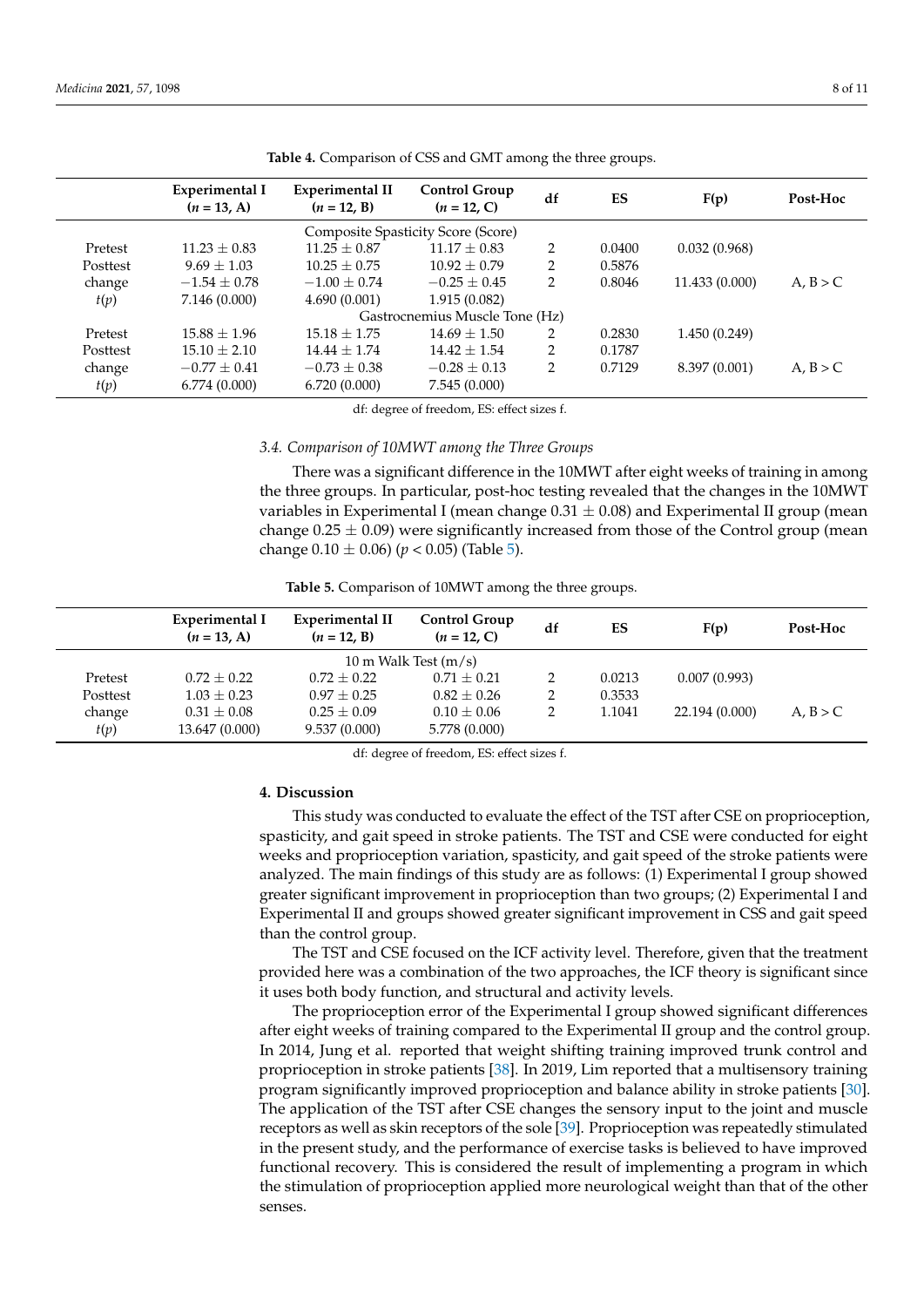Many stroke patient survivors develop spasticity. Spasticity is usually abnormal association movements, in particular, the deformity of the ankle joint is accompanied by paralysis. The CSS of the Experimental I group showed significant differences after eight weeks of training compared to the control group. In 2016, Lee et al. reported that the whole body vibration plus task-related training on the excitability alpha motor neurons decreased the modified Ashworth spasticity scores in stroke patients [\[9\]](#page-9-7). Na et al. (2008), reported the Transcutaneous electrical nerve stimulation combined with task-related training showed more statistically significant differences than the placebo + task-specific training (TRT) group in decreased platarflexor spasticity, improved dorsiflexor and palntarflexor strength [\[10\]](#page-9-8). In another study, Wu et al. (2006) applied repetitive manual ankle joint extension movement in 12 chronic stroke patients with spasticity of the medial gastrocnemius to determine its effect on walking and spasticity [\[40\]](#page-10-18). It seems like rigidity was reduced because the constant sensory input of the lower limbs and the TST improved the proprioception of the subjects, thereby stimulating the responses of the gastrocnemius muscle on the paretic side. It is believed that the rigidity of the subjects decreased after increasing the movement of the lower limbs, trunk control by the TST, and the weight applied during treadmill gait training by means of CSE.

The 10MWT of the Experimental I group showed significant differences after eight weeks of training compared to the control group. In 2015, Jeon et al. reported that the task oriented training interventions showed a significant increase in gait velocity, gait endurance, and muscle strength of the lower extremity after the experiment [\[41\]](#page-10-19). Lin (2006) reported that changes in ankle joint position sense produced significant differences in walking velocity and stride length in a study on the effect of proprioceptive sense and motor function on the walking of stroke patients [\[42\]](#page-10-20). CSE and TST patterns to improve stability and mobility of the hip, knee, and ankle joints, properly adjusted the selective movements of the trunk and lower-extremity muscles in a state in which trunk adjustment stability was improved through trunk movement. Therefore, it is thought that the selective movement was activated, and the walking ability of stroke patients was improved.

This study had limitations. First, it may be difficult to expect the same results for acute and subacute patients because this study targeted chronic stroke patients an average of six months post-stroke. In acute stage patients before 6 months, neuroplasticity occurs actively. The purpose of this study is to investigate the effects of intervention methods on stroke patients who have passed 6 months from the onset. Second, the daily activity level of rehabilitation hospitalized post-stroke patients was not controlled. Third, this study did not conduct follow-up tests on the participants. Additionally, it was not confirmed how the training method affected the balance and gait parameters. Therefore, studies that address the above limitations, as well as various types of studies scientifically proving that rehabilitation programs improve the proprioception, spasticity and gait speed of stroke patients are required in the future.

#### **5. Conclusions**

This study found that the TST after CSE was effective in improving proprioception, spasticity and gait speed in stroke patients. Our results indicate that CSE and TST training can be considered as a potential method to improve the proprioception, spasticity and gait speed in stroke patients. Diversified CSE will need to be developed for broader application of the combined approach as a therapeutic intervention for the functional recovery of stroke patients.

**Author Contributions:** K.-H.K.; conceptualization, S.-H.J.; methodology, K.-H.K., S.-H.J.; investigation, measurement, and writing—review and editing. All authors have read and agreed to the published version of the manuscript.

**Funding:** This work was supported by the National Research Foundation Korea (NRF) grant funded by the Korean government (MSIT) (No. 2019R1G1A1011657).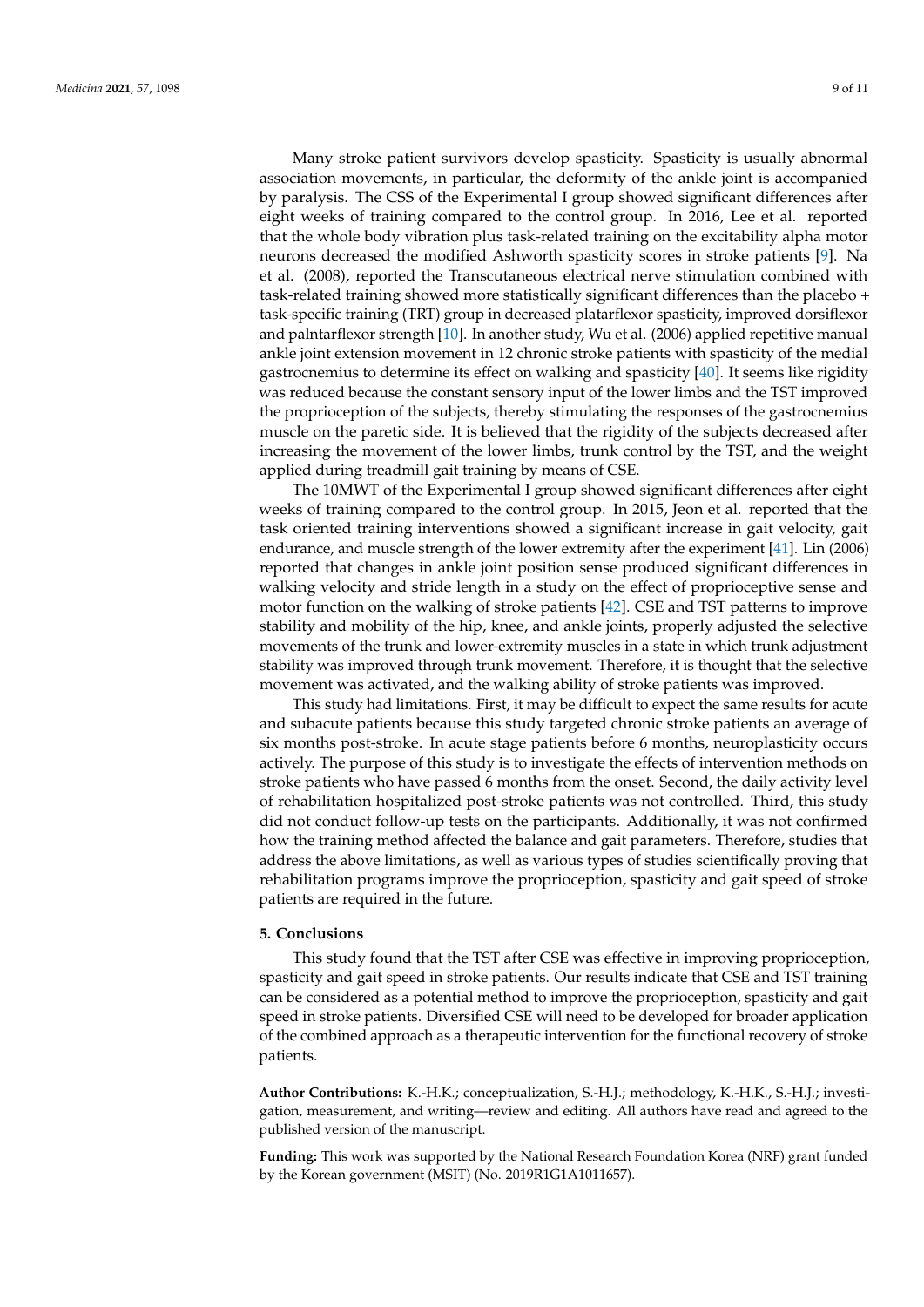**Institutional Review Board Statement:** The study was conducted according to the guidelines of the Declaration of Helsinki and approved by the Institutional Review Board (2-1040781-AD-N-01- 2016009HR, 26 APRIL 2016). The trial was registered under trial registration no. KCT0006579.

**Informed Consent Statement:** Informed consent was obtained from all subjects involved in the study.

**Data Availability Statement:** Not applicable.

**Conflicts of Interest:** The authors declare no conflict of interest.

# **References**

- <span id="page-9-0"></span>1. Sommerfeld, D.K.; Eek, E.U.B.; Svensson, A.K.; Holmqvist, L.W.; Von Arbin, M.H. Spasticity after stroke: Its occurrence and association with motor impairments and activity limitations. *Stroke* **2004**, *35*, 134–139. [\[CrossRef\]](http://doi.org/10.1161/01.STR.0000105386.05173.5E) [\[PubMed\]](http://www.ncbi.nlm.nih.gov/pubmed/14684785)
- <span id="page-9-1"></span>2. Bohannon, R.W.; Andrews, A.W.; Smith, M.B. Rehabilitation goals of patients with hemiplegia. *Int. J. Rehabil. Res.* **1988**, *11*, 181–184. [\[CrossRef\]](http://doi.org/10.1097/00004356-198806000-00012)
- <span id="page-9-2"></span>3. Brincks, J.; Nielsen, J.F. Increased power generation in impaired lower extremities correlated with changes in walking speeds in sub-acute stroke patients. *Clin. Biomech.* **2012**, *27*, 138–144. [\[CrossRef\]](http://doi.org/10.1016/j.clinbiomech.2011.08.007) [\[PubMed\]](http://www.ncbi.nlm.nih.gov/pubmed/21899933)
- <span id="page-9-3"></span>4. Shumway-Cook, A.; Woollacott, M.H. *Motor Control: Translating Research into Clinical Practice*; Lippincott Williams & Wilkins: Philadelphia, PA, USA, 2007.
- <span id="page-9-4"></span>5. Rensink, M.; Schuurmans, M.; Lindeman, E.; Hafsteinsdottir, T. Task-oriented training in rehabilitation after stroke: Systematic review. *J. Adv. Nurs.* **2009**, *65*, 737–754. [\[CrossRef\]](http://doi.org/10.1111/j.1365-2648.2008.04925.x)
- <span id="page-9-5"></span>6. Ganesh, G.S.; Kumari, R.; Pattnaik, M.; Mohanty, P.; Mishra, C.; Kaur, P.; Dakshinamoorthy, A. Effectiveness of Faradic and Russian currents on plantar flexor muscle spasticity, ankle motor recovery, and functional gait in stroke patients. *Physiother. Res. Int.* **2018**, *23*, e1705. [\[CrossRef\]](http://doi.org/10.1002/pri.1705)
- 7. Jonsdottir, J.; Cattaneo, D.; Recalcati, M.; Regola, A.; Rabuffetti, M.; Ferrarin, M.; Casiraghi, A. Task-oriented biofeedback to improve gait in individuals with chronic stroke: Motor learning approach. *Neurorehabilit. Neural Repair* **2010**, *24*, 478–485. [\[CrossRef\]](http://doi.org/10.1177/1545968309355986)
- <span id="page-9-6"></span>8. Outermans, J.C.; van Peppen, R.P.; Wittink, H.; Takken, T.; Kwakkel, G. Effects of a high-intensity task-oriented training on gait performance early after stroke: A pilot study. *Clin. Rehabil.* **2010**, *24*, 979–987. [\[CrossRef\]](http://doi.org/10.1177/0269215509360647)
- <span id="page-9-7"></span>9. Lee, J.S.; Kim, C.Y.; Kim, H.D. Short-term effects of whole-body vibration combined with task-related training on upper extremity function, spasticity, and grip strength in subjects with poststroke hemiplegia: A pilot randomized controlled trial. *Am. J. Phys. Med. Rehabil.* **2016**, *95*, 608–617. [\[CrossRef\]](http://doi.org/10.1097/PHM.0000000000000454)
- <span id="page-9-8"></span>10. Ng, S.S.; Hui-Chan, C.W. Transcutaneous electrical nerve stimulation combined with task-related training improves lower limb functions in subjects with chronic stroke. *Stroke* **2007**, *38*, 2953–2959. [\[CrossRef\]](http://doi.org/10.1161/STROKEAHA.107.490318)
- <span id="page-9-9"></span>11. Liu, T.W.; Ng, G.Y.; Ng, S.S. Effectiveness of a combination of cognitive behavioral therapy and task-oriented balance training in reducing the fear of falling in patients with chronic stroke: Study protocol for a randomized controlled trial. *Trials* **2018**, *19*, 1–10. [\[CrossRef\]](http://doi.org/10.1186/s13063-018-2549-z)
- <span id="page-9-10"></span>12. Folkerts, M.A.; Hijmans, J.M.; Elsinghorst, A.L.; Mulderij, Y.; Murgia, A.; Dekker, R. Effectiveness and feasibility of eccentric and task-oriented strength training in individuals with stroke. *NeuroRehabilitation* **2017**, *40*, 459–471. [\[CrossRef\]](http://doi.org/10.3233/NRE-171433) [\[PubMed\]](http://www.ncbi.nlm.nih.gov/pubmed/28211820)
- <span id="page-9-11"></span>13. Wang, R.Y.; Tseng, H.Y.; Liao, K.K.; Wang, C.J.; Lai, K.L.; Yang, Y.R. rTMS combined with task-oriented training to improve symmetry of interhemispheric corticomotor excitability and gait performance after stroke: A randomized trial. *Neurorehabilit. Neural Repair* **2012**, *26*, 222–230. [\[CrossRef\]](http://doi.org/10.1177/1545968311423265) [\[PubMed\]](http://www.ncbi.nlm.nih.gov/pubmed/21974983)
- <span id="page-9-12"></span>14. Hsieh, Y.W.; Wu, C.Y.; Wang, W.E.; Lin, K.C.; Chang, K.C.; Chen, C.C.; Liu, C.T. Bilateral robotic priming before task-oriented approach in subacute stroke rehabilitation: A pilot randomized controlled trial. *Clin. Rehabil.* **2017**, *31*, 225–233. [\[CrossRef\]](http://doi.org/10.1177/0269215516633275) [\[PubMed\]](http://www.ncbi.nlm.nih.gov/pubmed/26893457)
- <span id="page-9-13"></span>15. Perfetti, C. *Der Hemiplegische Patient Cognitiv-Therapeutische Uegungen*, 1st ed.; Pflaum: Munich, Germany, 1997; pp. 71–106.
- <span id="page-9-14"></span>16. Birbamer, G.; Beise, U. Das Gehirn denkt nicht in musklekontraktionen. *Ars Med.* **2001**, *6*, 282–285.
- <span id="page-9-15"></span>17. Chanubol, R.; Wongphaet, P.; Chavanich, N.; Werner, C.; Hesse, S.; Bardeleben, A.; Merholz, J. A randomized controlled trial of Cognitive Sensory Motor Training Therapy on the recovery of arm function in acute stroke patients. *Clin. Rehabil.* **2012**, *26*, 1096–1104. [\[CrossRef\]](http://doi.org/10.1177/0269215512444631)
- <span id="page-9-16"></span>18. Haywood, K.; Getchell, N. *Life Span Motor Development*; Human Kinetics: Champaign, IL, USA, 2005.
- <span id="page-9-17"></span>19. Wongphaet, P.; Sinlapawonsa, T.; Butrach, W.; Chira-Adisai, W.; Laothamatas, J.; Jitpraphai, C. Functional magnetic resonance imaging evidence of brain plasticity after cognitive sensory motor training in a stroke patient. *Neurol. J. Thail.* **2005**, *5*, 123–126.
- <span id="page-9-18"></span>20. Díaz-Arribas, M.J.; Martín-Casas, P.; Cano-de-la-Cuerda, R.; Plaza-Manzano, G. Effectiveness of the Bobath concept in the treatment of stroke: A systematic review. *Disabil. Rehabil.* **2020**, *42*, 1636–1649. [\[CrossRef\]](http://doi.org/10.1080/09638288.2019.1590865)
- <span id="page-9-19"></span>21. Scrivener, K.; Dorsch, S.; McCluskey, A.; Schurr, K.; Graham, P.L.; Cao, Z.; Shepherd, R.; Tyson, S. Bobath therapy is inferior to task-specific training and not superior to other interventions in improving lower limb activities after stroke: A systematic review. *J. Physiother.* **2020**, *66*, 225–235. [\[CrossRef\]](http://doi.org/10.1016/j.jphys.2020.09.008)